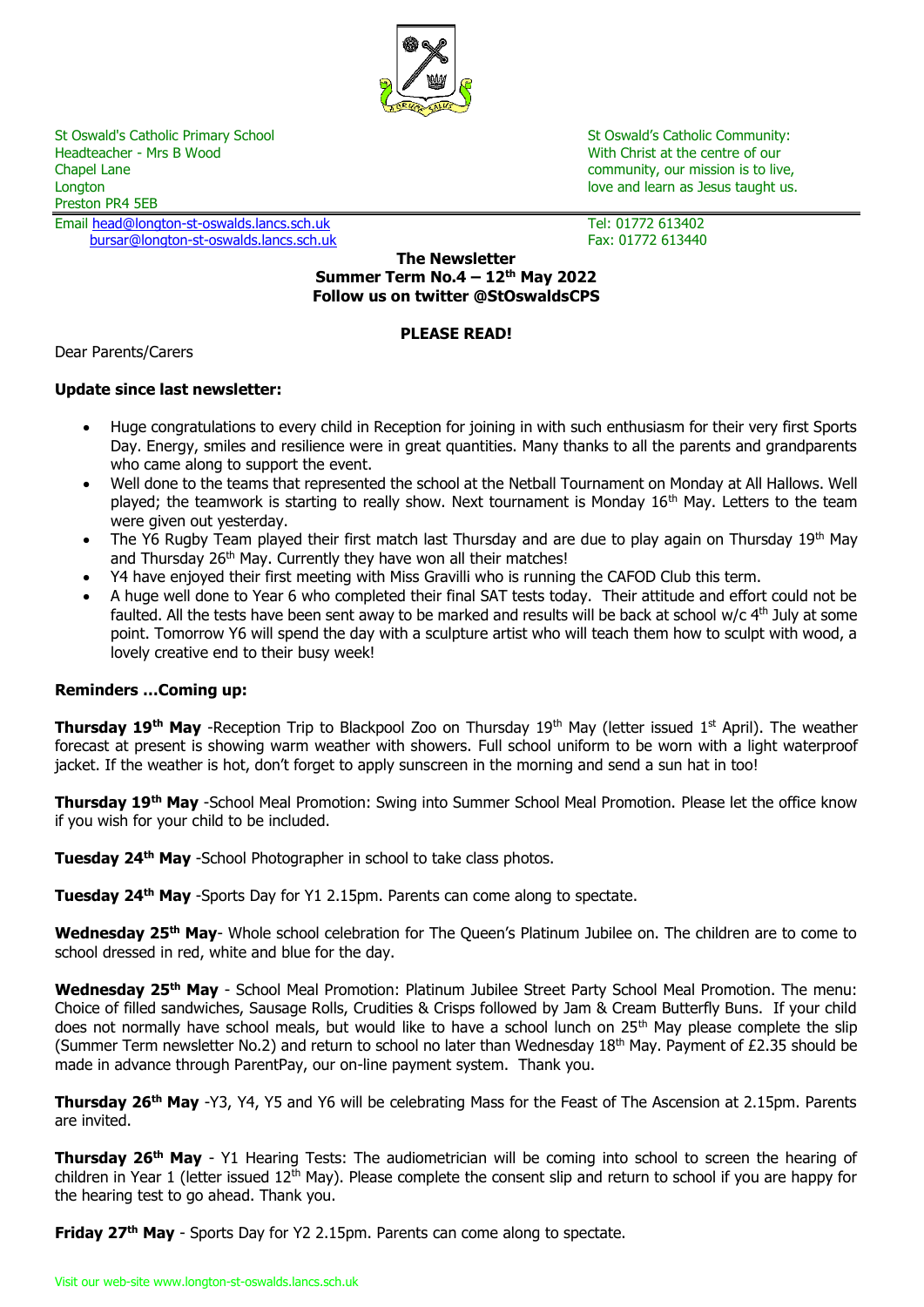Finish for half term at 3.15 pm on Friday  $27<sup>th</sup>$  May and return on Tuesday 7th June

### **New dates for your diary:**

**Tuesday 7th June** – PTFA meeting 6.30pm in school. Come along and help plan the fundraising events for the Summer!

**Friday 10th June**- Stay and Play for Reception 2-3pm. 1 adult per child can come along and join in the learning! Please complete the slip on Newsletter No.3 if you wish to join in.

**Sunday 12th June** – Y4 Family Mass 10.30am with Fr Michael

**Monday 13th June** – Y4 children and parents invited to church at 6.30pm for a final session before the children make their First Holy Communion on Saturday 18<sup>th</sup> June

**Tuesday 14th June** – Y3 Sports Day 2.15pm. Parents can come along to spectate.

**Wednesday 15th June**- 9.15-11.15am Little Owls session 1 for our new children who are starting school in September!

**Wednesday 15th June** – Y4 Sports Day 2.15pm. Parents can come along to spectate.

**Thursday 16th June** – Y5 Bike Check Day. Y5 are to bring their bikes to school today for a check before starting their Cycling Proficiency w/c 27<sup>th</sup> June. More details to follow.

**Thursday 23rd June** – Y5 Sports Day 2.15pm. Parents can come along to spectate.

**Thursday 23rd June**- Induction Meeting 6.30pm for parents who have a child starting school in September.

**Monday 27th June** – Y6 Sports Day 2.15pm. Parents can come along to spectate.

**Tuesday 28th June** - Open Morning 9.15-10.30am Come along and see the school in action. Spend some time with your child and see what they have been learning. Tea/Coffee will be served in the hall.

### **Height and Weight Checks for children in Reception and Year 6:**

The School Nursing Team will be in school on Wednesday 8<sup>th</sup> June to carry out height and weight checks for Reception and Y6 children. A letter will be sent home with your child today explaining about the checks and how the data will be used. **This is an OPT-OUT programme.** If you do not want your child's height and weight to be checked, please let the School Nursing Team know before the 7<sup>th</sup> June using the team contact details listed below and at the top of the letter to ensure your child is opted out in time. Children will not be made to take part on the day if they do not want to.

email: [VCL.019.SinglePointofAccess@nhs.net](mailto:VCL.019.SinglePointofAccess@nhs.net)

#### **Health Needs Assessment Questionnaire for children in Year 6:**

As part of the School Health Needs Assessment Programme, children in Year 6 will be completing an online questionnaire in school on Wednesday  $8<sup>th</sup>$  June. A letter will be sent home with your child today explaining details about the questionnaire and how the data will be used. **This is an OPT-OUT programme**. If you do not wish for your child to complete the questionnaire or you would like to speak to your school nursing team please contact them on 0300 247 0040 Option 1 - Preston and Central area. Thank you.

#### **Punctuality:**

Punctuality is considered the direct responsibility of the parents or carers. It is important that children learn the importance of punctuality and also observe it in their daily school life. Lateness can cause a delay in the start of lessons. Children can be upset and embarrassed as the rest of the class is disrupted and delayed in starting the important part of the school day. We are in the process of doing our termly monitoring of attendance and punctuality; if your child has more than 6 Lates in any half term, you will receive a letter of concern. Continual lateness may result in a meeting between the Headteacher and parents to discuss the issue further and seek support from outside agencies**.**

If your child is going to be unavoidably late for school, please telephone the school as soon as possible and make sure that you report to the school office on arrival so that your child can be signed in. This enables us to adjust the dinner numbers and to ensure accountability in case of fire or any other emergency. It will also avoid an unauthorised absence being recorded.